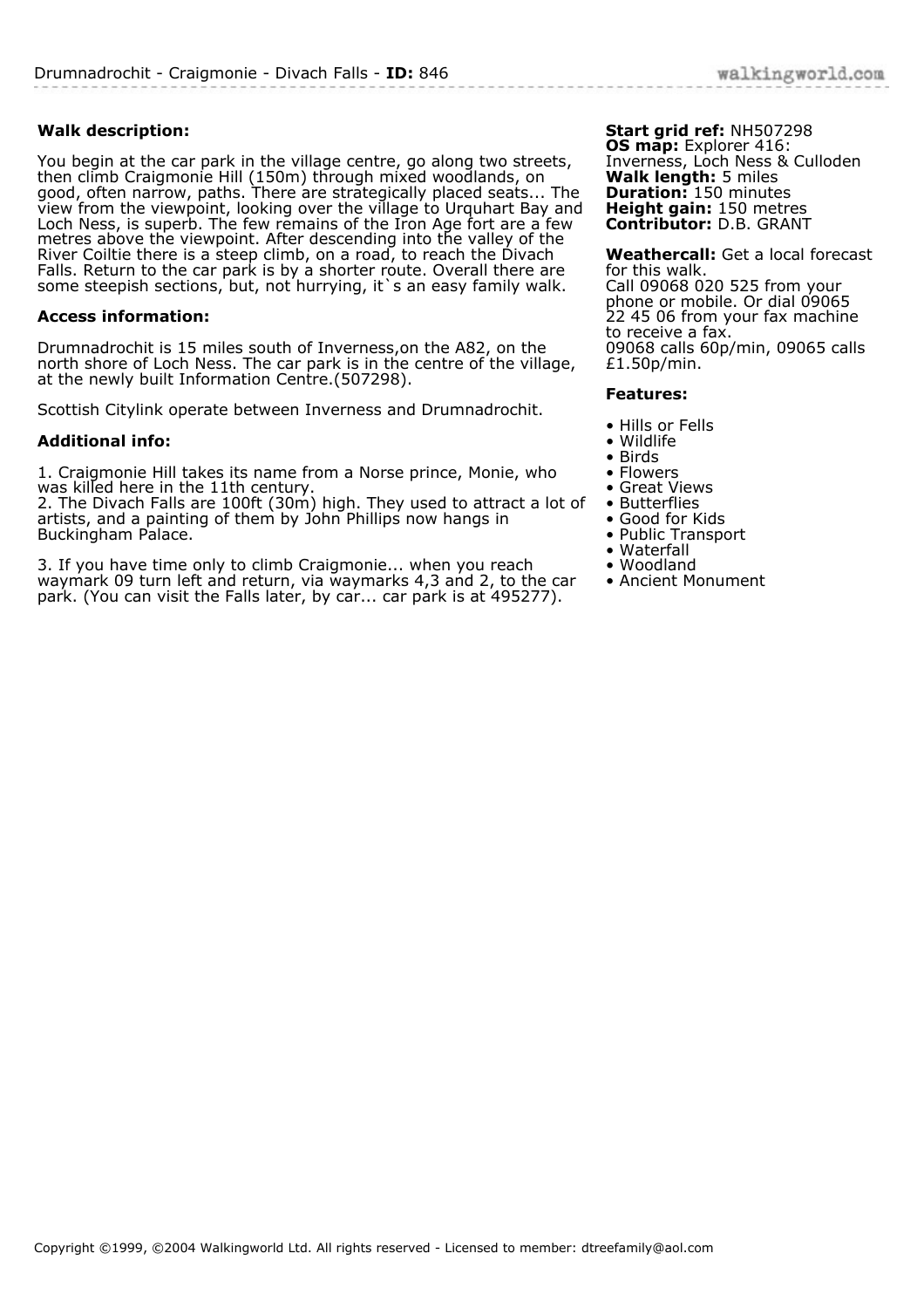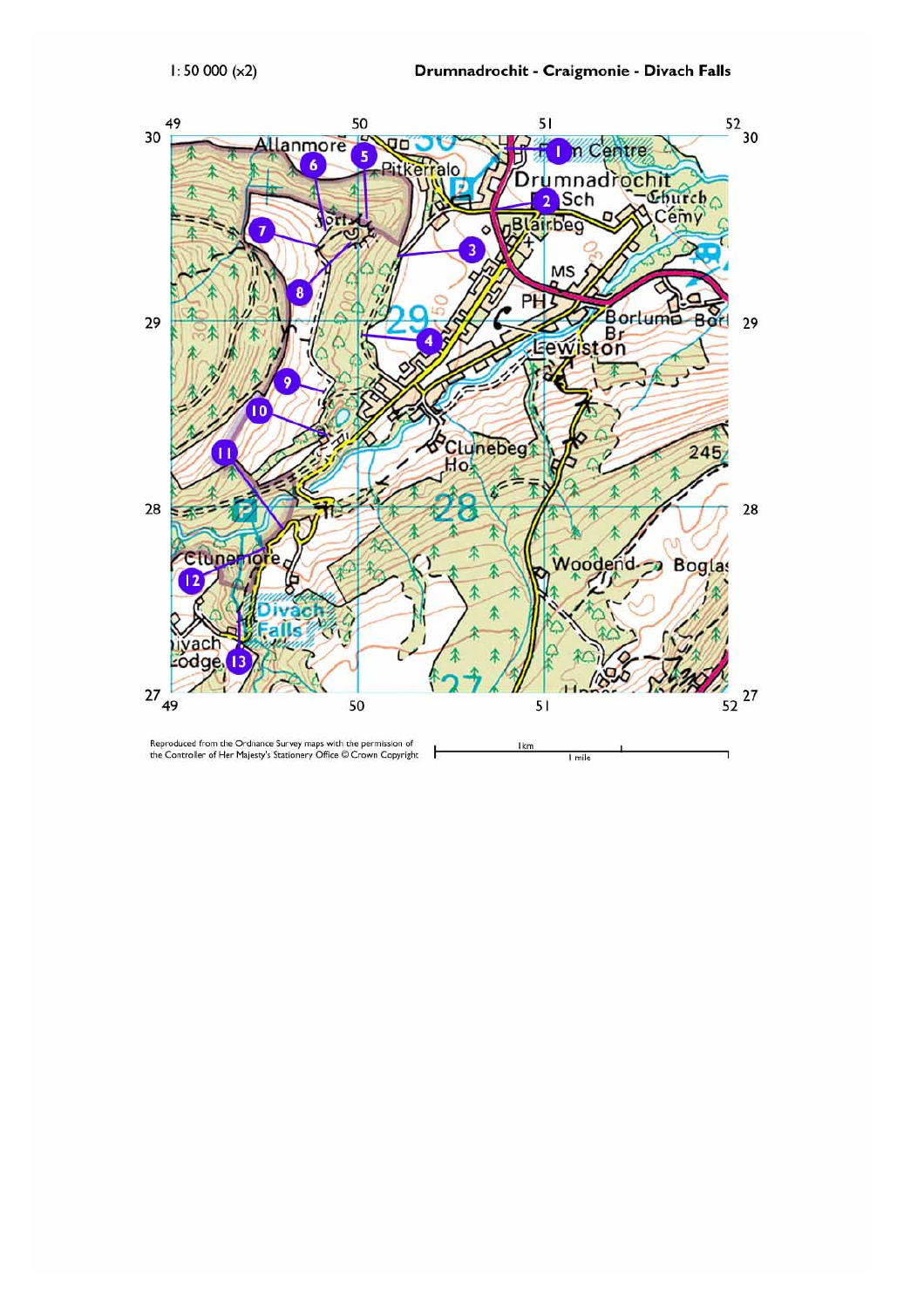.<br>De la contra la contra la contra

| 1  | The car park. Walk south along the A82 out of<br>Drumnadrochit for 300m to a cross- roads.                                                                                                                                                                                                                                                                                            | (Grid ref: 507298) |
|----|---------------------------------------------------------------------------------------------------------------------------------------------------------------------------------------------------------------------------------------------------------------------------------------------------------------------------------------------------------------------------------------|--------------------|
| 2  | At the crossroads turn right on Pitkerrald Rd. and follow it<br>for 400m to a fork.                                                                                                                                                                                                                                                                                                   | (Grid ref: 507296) |
| 3  | At this point go left on an unsurfaced track and follow it to<br>a sign Woodland Trust.                                                                                                                                                                                                                                                                                               | (Grid ref: 503294) |
| 4  | Immediately past this sign take the narrow path going off<br>right, signposted To Craigmony. After only 20m you reach<br>another fork. Go right, signposted Craigmony Walk, and<br>follow the red/green marker posts for about a quarter of a<br>mile to another fork.                                                                                                                | (Grid ref: 501289) |
| 5  | At this fork go left (red marker post); some steep bits here (Grid ref: 502296)<br>till you reach a gate.                                                                                                                                                                                                                                                                             |                    |
| 6  | Through the gate, and the path follows the edge of grazing (Grid ref: 498295)<br>landfor 100m to another fork.                                                                                                                                                                                                                                                                        |                    |
|    | Keep left, on the wider path going uphill, to reach the<br>Viewpoint.                                                                                                                                                                                                                                                                                                                 | (Grid ref: 497294) |
| 8  | The Viewpoint. (The remains of the fort are above the<br>Viewpoint). Continue round the semi-circular viewpoint on<br>the path (red marker post), along the top of cliffs then<br>descending. At an (apparently) unmarked fork go right, on<br>the broader of the two paths; the red marker post is 20m<br>onContinue descending through open mixed woods, to<br>reach a T--junction. | (Grid ref: 500294) |
| 9  | At this junction turn right and continue, to arrive at a<br>tarred road. (it's 1.5 miles from here to the falls).                                                                                                                                                                                                                                                                     | (Grid ref: 498286) |
| 10 | On reaching the road turn right and stay on this road,<br>crossing the River Coiltie and climbing steeply to a road<br>junction.                                                                                                                                                                                                                                                      | (Grid ref: 498283) |